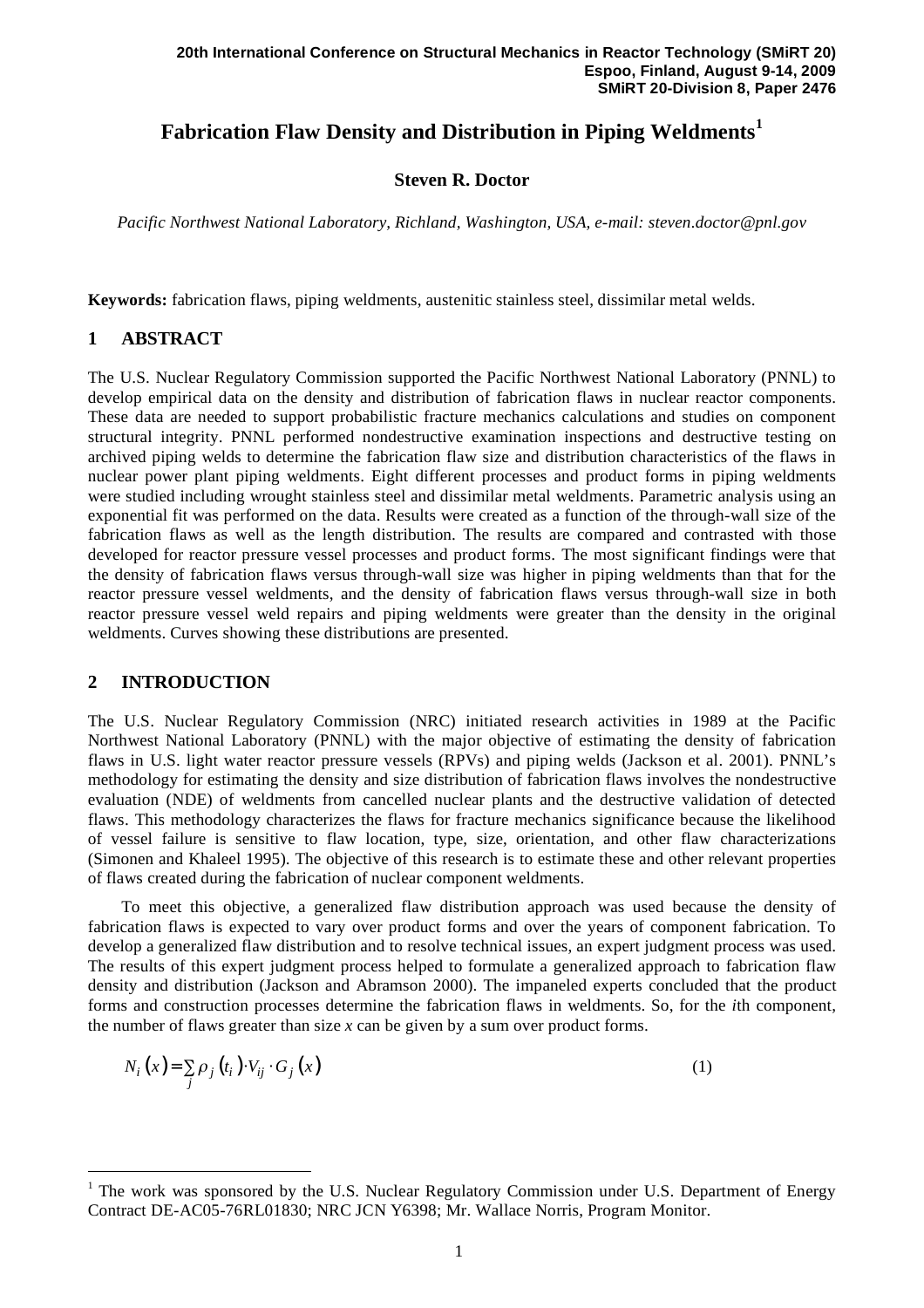where  $\rho_j(t_i)$  is the flaw density in product form *j* during time interval for the construction of the *i*th component  $t_i$ ,  $V_{ij}$  is the volume (or area) of the product form in a weldment or a region of a weldment, and  $G_j(x)$  is the probability that a flaw, in product form *j*, has a size greater than *x*. PNNL data have shown that

$$
G_j(x) = \alpha \exp(-\beta_j x) \tag{2}
$$

provides a reasonable fit to the fabrication flaw data (Doctor and Schuster 2001).

Estimates for flaw densities are an important input to structural assessments by fracture mechanics calculations. Component failure is an issue of increasing concern as the current operating nuclear power plants reach the middle to latter portion of their license periods and have accumulated service-related degradation. Computer codes require accurate estimates of the flaw densities in the reactor component to determine the likelihood of a component failure. The majority of past work in probabilistic fracture mechanics (PFM) considered cracks to be expressed in terms of a single crack size parameter (size in the depth dimension). A two-dimensional crack is much more realistic but considerably more complex. Some PFM codes are capable of treating two-dimensional cracks and are based on the assumption that a twodimensional crack is a semi-elliptical surface crack.

This paper describes the work PNNL performed involving NDE inspections and destructive analysis on archived piping weldments to determine the fabrication flaw size and distribution characteristics. Available materials were collected and prioritized for inclusion in this study, and the study focused on wrought-towrought stainless steel and dissimilar metal welds.

# **3 TECHNICAL APPROACH**

Collection of scientific data began with the measurement of responses from machined reflectors installed in representative weld metal. The purpose of measuring these responses was to prove penetration by ultrasound into and possibly through the weld metal. In this way, the measurement procedure, ultrasonic frequency, and insonification angles were established for obtaining estimates of fabrication flaw density and distribution. Two evaluations of ultrasonic penetration through the base metal and the weld metal were made—one using inspections from the inside or outside surface, and one using a machined surface parallel to the weld for what PNNL calls a weld-normal insonification. At first, hole standards were configured for inspection from the inside or outside surface. After it was established that the responses from side-drilled holes (SDHs) could be reliably detected from the inside or outside surface, the hole standards were prepared for weld-normal testing. Figure 1 shows the wrought austenitic stainless steel to wrought austenitic stainless steel weld #6 with a specimen removed for use as a hole-standard.

Figure 2 shows side 1 of the wrought-to-wrought hole-standard with three of five SDHs. The holes are 1.5 mm in diameter. SDH #1 is in the middle of the weld's root pass—a tungsten gas arc weld. SDH #2 is in the middle of the shielded metal arc weld (SMAW) passes. SDH #3 is near the fusion zone of the SMAW with the stainless steel. Hole #3 has 2 mm of weld metal between it and the stainless steel base metal.

Figure 3 shows side 2 of the wrought-to-wrought hole-standard with two of five SDHs. SDH #4A is on the weld center line in the shielded metal arc weld. SDH #4B is in the fusion zone of the SMAW with the stainless steel.

Table 1 gives the 45° shear detection results from the wrought-to-wrought hole-standard. The table shows the results from 10-MHz, 45° shear waves applied from the inside of the pipe (the scanning was performed on the pipe's inside surface). The modality detected the notch using a full Vee path (reflection from the outside surface of the pipe). The modality detected hole #1 from both directions. Holes #4A and #4B were detected from only one direction. The other holes were not detected by the 45° shear waves.

In a similar manner, other frequencies, inspections angles, and modalities were systematically assessed to determine the most effective combinations for each of the materials in the specimens examined in this study. Ultimately, the weld-normal inspection modality was found to provide the best performance coupled with data processing using the synthetic aperture focusing technique (SAFT). Figure 4 contains SAFT-UT images of a 1.5-mm diameter SDH in the wrought-to-wrought weld hole-standard. The location of SDH #3 is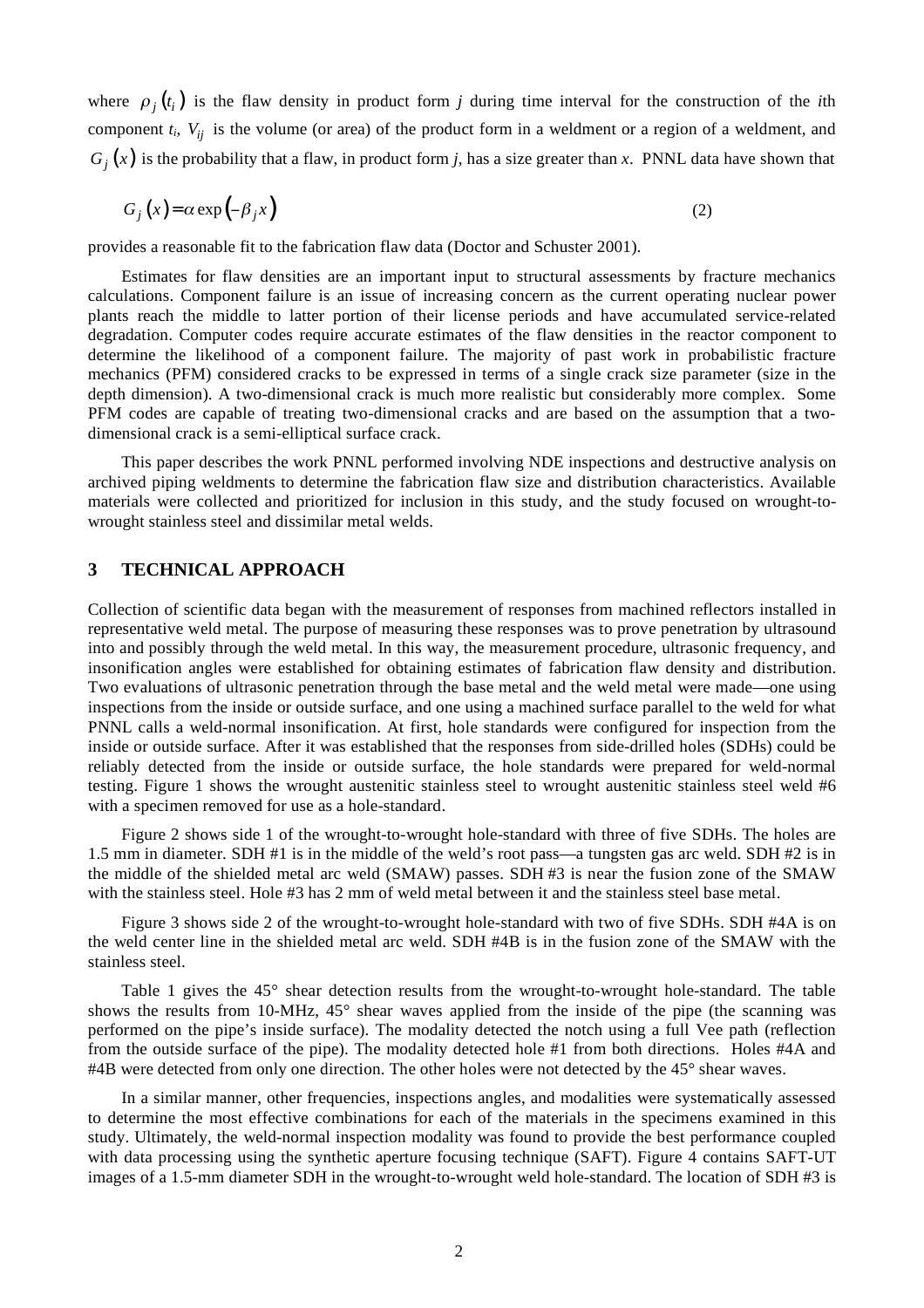shown in Fig. 2. The image shows that the 10-MHz compression (L) wave detected the hole from the near side—through the 2 mm of weld metal.



Figure 1. Weld #6 with calibration specimen removed from weld



**Figure 2.** Wrought-to-wrought stainless steel (SS) calibration standard showing three of five side-drilled holes. Fusion lines of the weld with the base metal have been drawn in to add clarity to the location of the SDHs.



**Figure 3.** Wrought-to-wrought SS calibration standard showing two of five side drilled holes. Fusion lines of the weld with the base metal have been drawn in to add clarity to the location of the SDHs.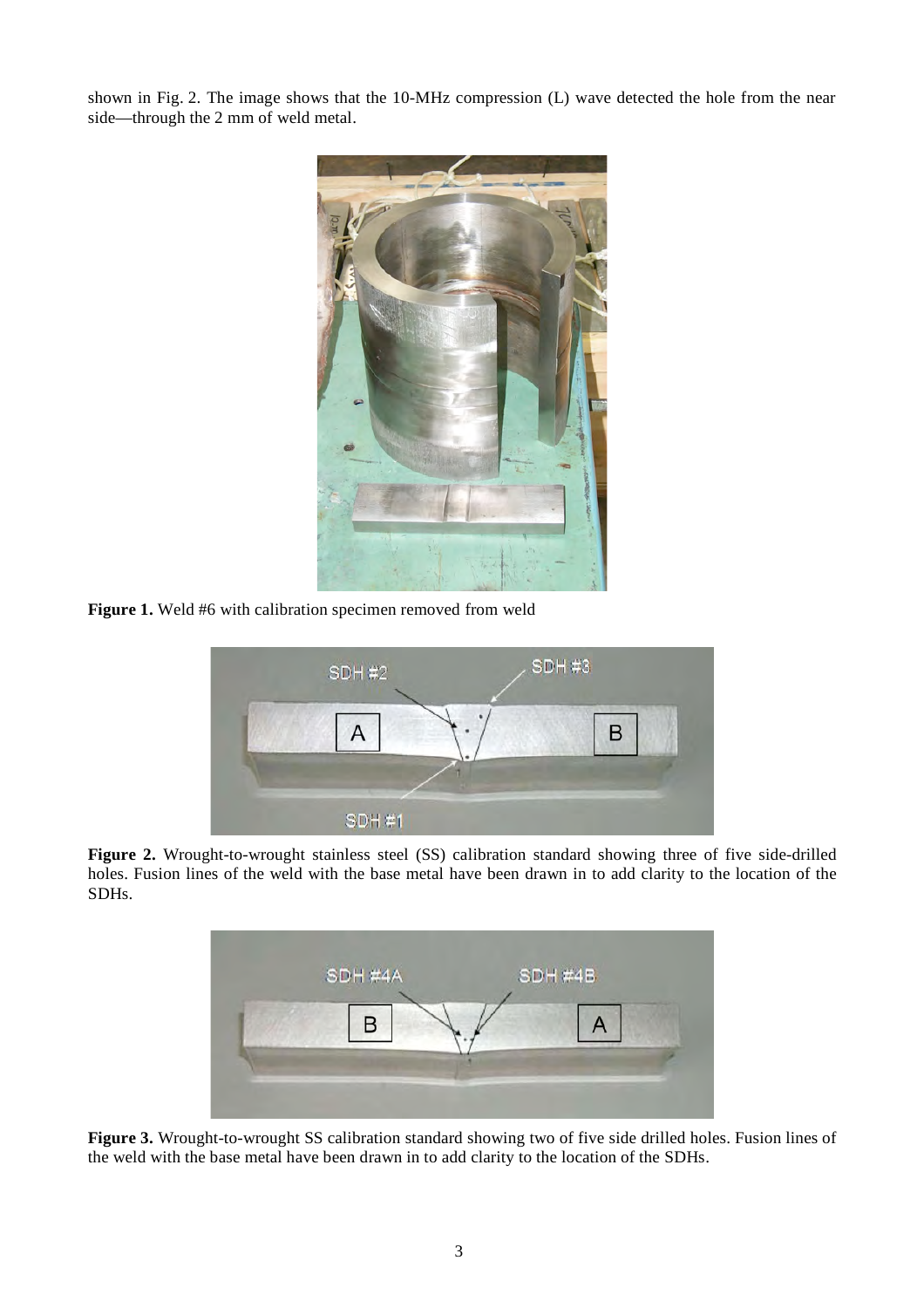|         | 10-MHz, 45° Shear |           |
|---------|-------------------|-----------|
|         | Side A            | Side B    |
| SDH #3  | No                | No        |
| SDH #4B | Yes               | <b>No</b> |
| SDH #1  | Yes               | Yes       |
| SDH #2  | Nο                | No        |
| SDH #4A | No                | Yes       |

Table 1. Detection results for wrought-to-wrought stainless steel weld



**Figure 4.** SAFT-UT images of 1.5-mm-diameter SDH in wrought-to-wrought SS weld calibration specimen

Figure 5 shows the piping weldments after they have been cut into rings for use in weld-normal inspections for this study.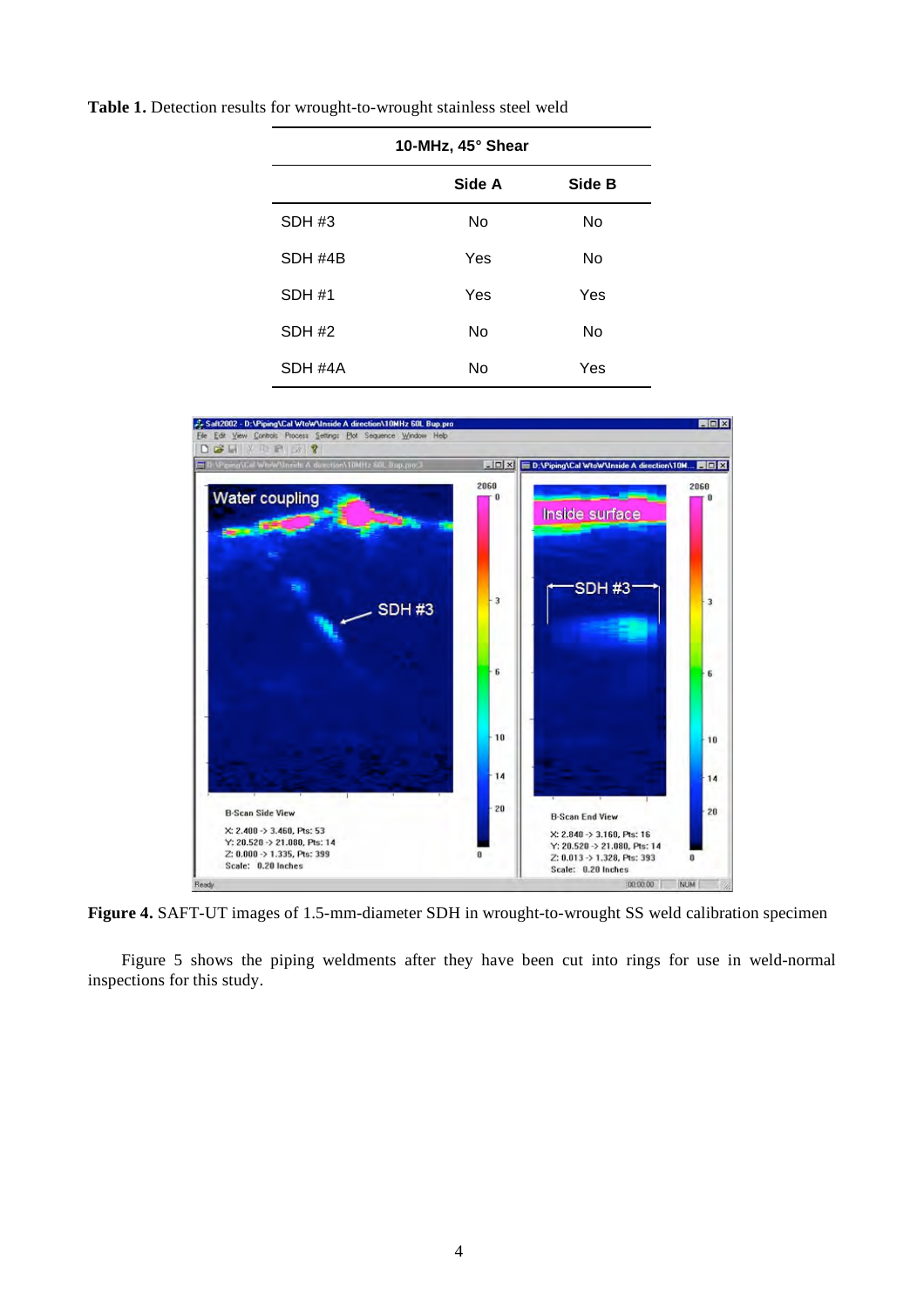

Figure 5. Weld specimens employed in this study



Figure 6. Top (C-scan) view image of the segmented ultrasonic responses from SMAW of a DMW

Figure 6 shows a typical weld-normal SAFT inspection result with some of the indications highlighted as well as some image artifacts. Figure 7 shows the results of a piping location where both an outside surface and an inside surface repair has been made.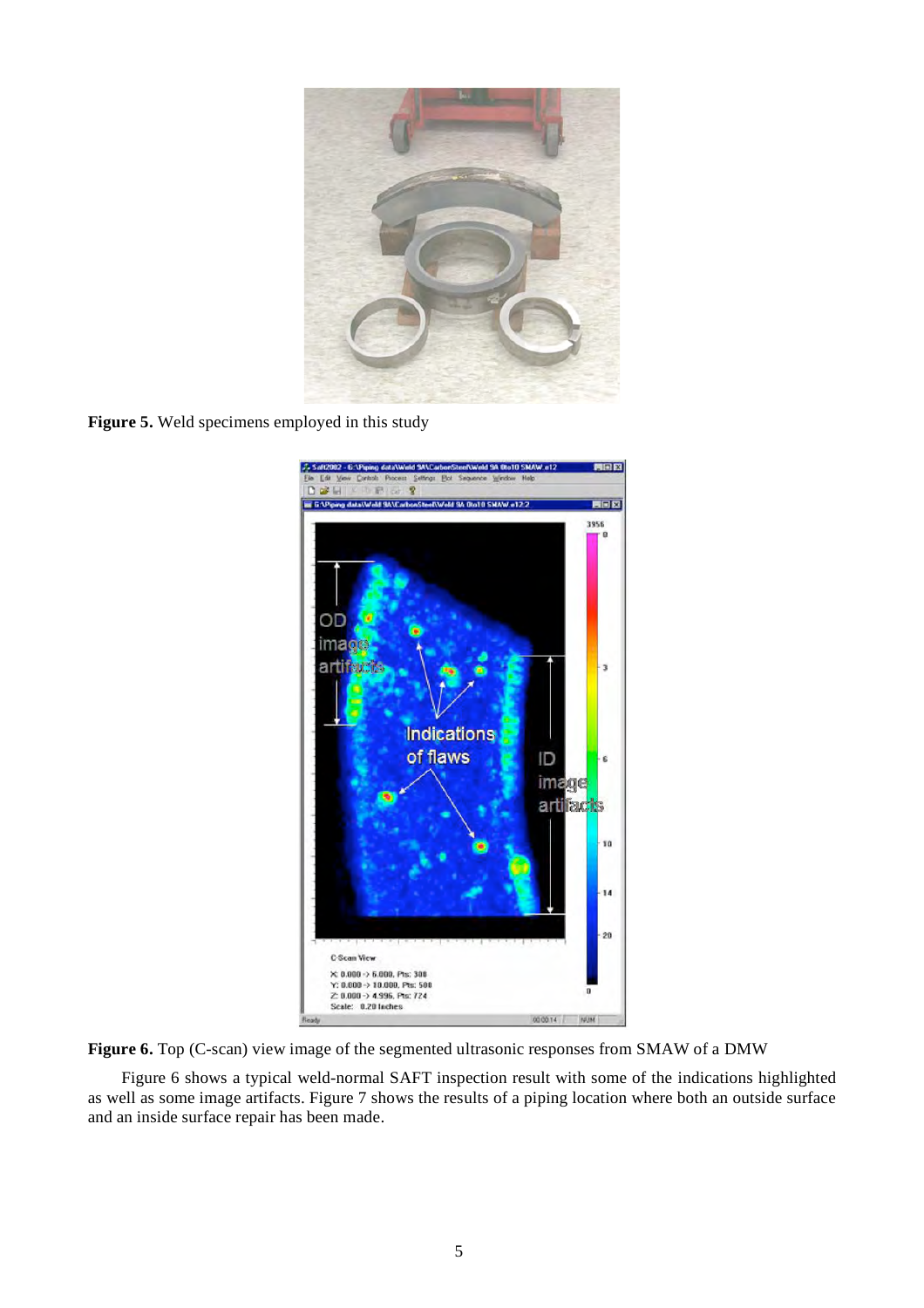

**Figure 7.** Top (C-scan) view image of the segmented ultrasonic responses from the safe end of a dissimilar metal weld showing two repairs (crescent-shaped areas) to the fusion zone of the SMAW with the safe end

# **4 WROUGHT AUSTENITIC STAINLESS STEEL PIPE WELDS**

Two wrought austenitic stainless steel pipe welds were inspected with weld-normal testing: Beaver Valley pipe-to-pipe welds #6 and weld #7. Beaver Valley pipe-to-pipe weld # 6 is made of wrought austenitic stainless steel Type 316. The pipe outside diameter is 22 cm and thickness is 2.3 cm. The weld type is gas tungsten arc (GTAW) for the root pass and SMAW for the fill passes. The width of the weld crown is 2.3 cm. The fusion zone area is  $310 \text{ cm}^2$  and weld volume is 190 cm<sup>3</sup>.

For Beaver Valley pipe-to-pipe weld # 7, the pipe is made of wrought austenitic stainless steel Type 304. The pipe outside diameter is 22 cm and thickness is 1.3 cm. The weld type is GTAW for the root pass and SMAW for the fill passes. The width of the weld crown is 2.0 cm. The fusion zone area is 200 cm<sup>2</sup> and weld volume is  $120 \text{ cm}^3$ .

All of the material in welds #6 and #7 was inspected and analyzed. Table 2 lists the dimensions of the two wrought austenitic stainless steel welds. Table 3 shows the weld volumes and fusion zone areas.

|         | <b>Pipe Thickness,</b><br><b>cm</b> | <b>Weld Cross</b><br>Section, cm | Weld Length,<br><b>cm</b> |
|---------|-------------------------------------|----------------------------------|---------------------------|
| Weld #6 | 2.3                                 | 3.0                              | 62                        |
| Weld #7 | 1.3                                 | 1.9                              | 64                        |

**Table 2.** Dimensions of wrought-to-wrought weld specimen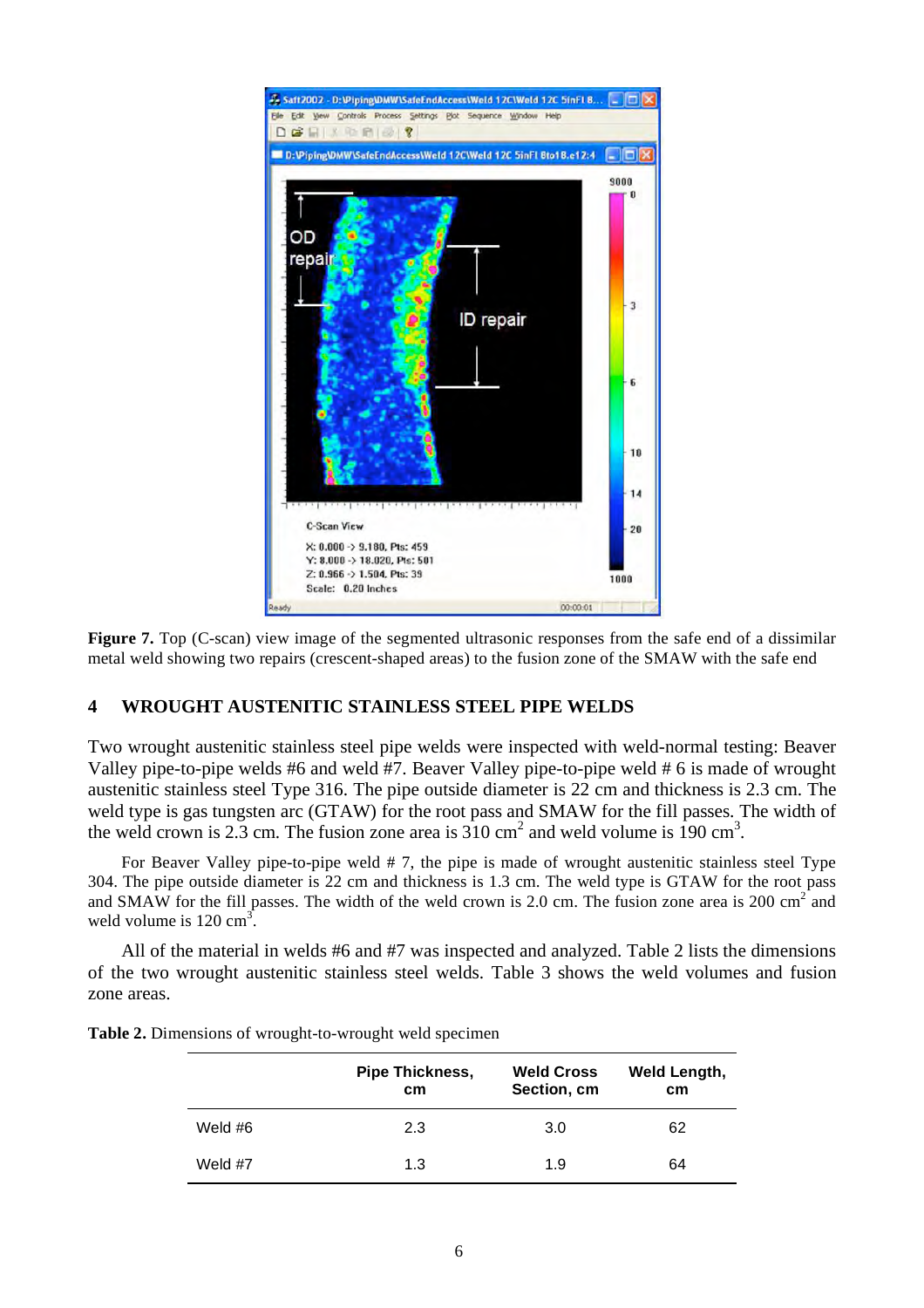|  |  | Table 3. Inspected areas and volumes in wrought-to-wrought weld specimens |  |
|--|--|---------------------------------------------------------------------------|--|
|  |  |                                                                           |  |

|         | <b>Fusion Zone Area,</b><br>cm <sup>2</sup> | <b>Weld Volume,</b><br>cm <sup>3</sup> |
|---------|---------------------------------------------|----------------------------------------|
| Weld #6 | 310                                         | 190                                    |
| Weld #7 | 200                                         | 120                                    |
| Total   | 510                                         | 310                                    |

Using the weld-normal ultrasonic inspections, nine flaw indications were found in the fusion zone of the SMAW with the wrought austenitic pipe. Table 4 gives the flaw frequency distributed in four through-wall sizes. In the validation testing, the nine flaw indications were extracted into 25-mm cubes. Table 5 lists the ultrasonic inspection results from the validation cubes.

Flaw frequency data in Tables 4 and 5 are used to calculate the cumulative flaw indication frequency and then the cumulative flaw frequency is normalized to the area of the weld fusion zone using the amount of material in the weld specimens as given in Table 3. Table 4 gives the density and unvalidated through-wall dimension distribution for the nine flaw indications found in the fusion area of the SMAW with the pipe's base metal. Table 5 gives the validated density as a function of cumulative through-wall dimension.

**Table 4.** Unvalidated through-wall size distribution for flaws in wrought-to-wrought SS weld specimens #6 and #7

| Through-Wall<br>Dimension | $1.6$ mm | $2.1 \text{ mm}$ | $2.6$ mm | $3.1 \text{ mm}$ |
|---------------------------|----------|------------------|----------|------------------|
| Frequency                 |          | 5                | 1        | 2                |
| Cumulative<br>Frequency   | 9        | 8                | 3        | 2                |
| Density, cm <sup>-2</sup> | 0.018    | 0.016            | 0.006    | 0.004            |

**Table 5.** Validated through-wall size distribution for flaws in wrought-to-wrought SS weld specimens #6 and #7

| Through-Wall<br>Dimension | $1.3 \text{ mm}$ | $1.5 \text{ mm}$ | $1.8 \text{ mm}$ |
|---------------------------|------------------|------------------|------------------|
| Frequency                 | 3                | 3                | 2                |
| Cumulative<br>Frequency   | 8                | 5                | 2                |
| Density, cm <sup>-2</sup> | 0.016            | 0.010            | 0.004            |

The flaw indication cumulative density and distribution data are charted with exponentially decreasing functions that are fit to the empirical data. The cumulative density and distribution function is

$$
C(x) = \alpha e^{-\beta x}.
$$
 (3)

Figure 8 shows the flaw density and through-wall size distributions with their exponential fits. The validated estimate of flaw density in the fusion zone is 0.55 flaws per square cm. The slope parameter for the exponential fit to through-wall sizes is 2.7 per mm. The length of the flaws in the validation cubes was the same as their through-wall dimension.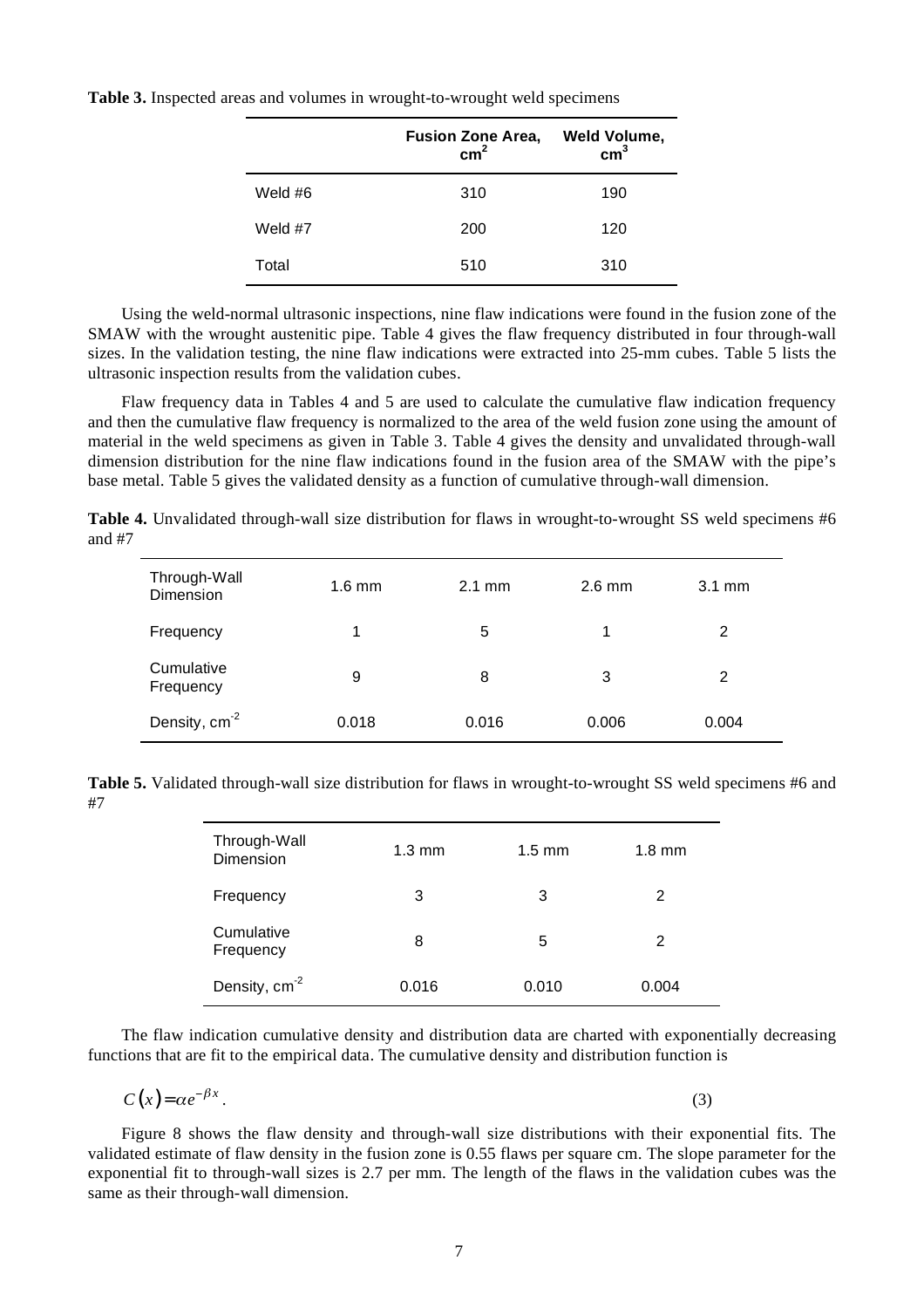

**Figure 8.** Cumulative through-wall size distribution for flaws in wrought-to-wrought SS weld specimen #6 and #7

#### **5 DISSIMILAR METAL WELDS**

Four dissimilar metal welds were inspected with weld-normal testing: cold leg safe-end to elbow bi-metallic weld #9, cold leg safe-end to pipe bi-metallic welds #12 and #20, and cold leg safe-end to nozzle bi-metallic weld #21.

For cold leg safe-end to elbow bi-metallic weld #9, the elbow is carbon steel (A516) with cladding (304L) and the safe-end is stainless steel (316). The diameter is 91 cm and thickness is 8.9 cm. Weld metal is 182 Inconel for buttering and for fill passes. The weld geometry has a 7.5° bevel and the crown width is 5.1 cm.

For cold leg safe-end to pipe bi-metallic welds #12 and #20, the pipe is carbon steel (A516) with cladding (304L) and the safe-end is stainless steel (316). The diameter is 91 cm and thickness is 8.9 cm. Weld metal is 182 Inconel for buttering and for fill passes. The weld geometry has a 7.5° bevel and the crown width is 5.1 cm.

For cold leg safe-end to nozzle bi-metallic weld #21, the nozzle is carbon steel (A516) with cladding (304L) and the safe-end is stainless steel (316). The diameter is 33 cm and thickness is 3.8 cm. Weld metal is 182 Inconel for buttering and for fill passes. The weld geometry has a 7.5° bevel and the crown width is 5.1 cm.

In the case of dissimilar metal welds, there are a number of interfaces that were independently evaluated to assess the flaw occurrence at each of these. There is the buttering to carbon steel fusion zone, the buttering inter-run flaws, the buttering to SMAW fusion zone, and the SMAW to safe-end fusion zone. The process that was employed is identical to that already described for the wrought-to-wrought case. In this paper, it is simply not possible to provide all of the study details; thus, only the most significant results will be shown in the next section.

#### **6 DISCUSSION AND SUMMARY**

An estimate of flaw density and distribution has been made for eight process and product forms in piping weldments. Parametric analysis using an exponential fit was performed. The results for through-wall size are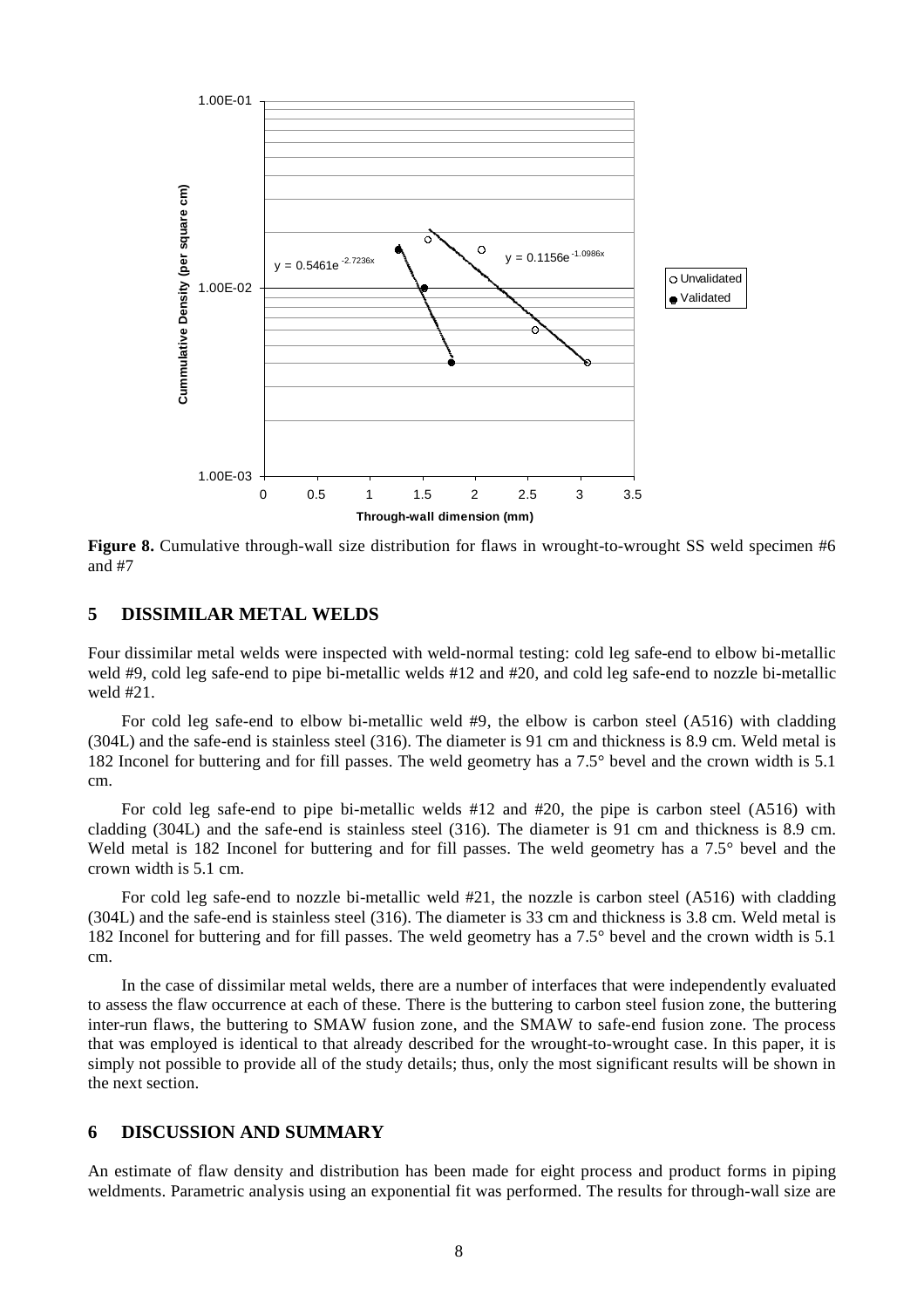given in Table 6. The results of a parametric fit for the length distribution are given in Table 7. For comparison, the flaw density and distribution in RPV's machine-made weld passes can be found in Table 8.

| Table 6. Exponential fit results for through-wall dimension |
|-------------------------------------------------------------|
|-------------------------------------------------------------|

|                            | α                        |                         |
|----------------------------|--------------------------|-------------------------|
| SS to SS                   | $0.55$ cm <sup>-2</sup>  | $2.7$ mm <sup>-1</sup>  |
| Buttering to Carbon Steel  | $0.14$ cm <sup>-2</sup>  | $0.94$ mm <sup>-1</sup> |
| <b>Buttering Inter-Run</b> | $0.10 \text{ cm}^{-3}$   | 1.3 mm <sup>-1</sup>    |
| <b>Buttering to SMAW</b>   | $0.75$ cm <sup>-2</sup>  | 1.1 mm <sup>-1</sup>    |
| SMAW to Safe-End           | 1.2 $cm^{-2}$            | $1.6 \text{ mm}^{-1}$   |
| Repairs                    | $0.37$ cm <sup>-2</sup>  | $0.81$ mm <sup>-1</sup> |
| <b>SMAW to SCSS Elbow</b>  | $0.15$ cm <sup>-2</sup>  | $0.78$ mm <sup>-1</sup> |
| SMAW to CCSS Pipe          | $0.097$ cm <sup>-2</sup> | $0.55$ mm <sup>-1</sup> |

**Table 7.** Exponential fit results for length distribution

|                                  | $\alpha$                |                         |
|----------------------------------|-------------------------|-------------------------|
| SS to SS                         | $0.55$ cm <sup>-2</sup> | $2.7$ mm <sup>-1</sup>  |
| <b>Buttering to Carbon Steel</b> | $0.13$ cm <sup>-2</sup> | $0.60$ mm <sup>-1</sup> |
| <b>Buttering Inter-Run</b>       | $0.16$ cm <sup>-3</sup> | $0.98$ mm <sup>-1</sup> |
| <b>Buttering to SMAW</b>         | $0.11$ cm <sup>-2</sup> | $0.41$ mm <sup>-1</sup> |
| SMAW to Safe-End                 | $0.44$ cm <sup>-2</sup> | $0.52$ mm <sup>-1</sup> |
| Repairs                          | $0.37$ cm <sup>-2</sup> | $0.81$ mm <sup>-1</sup> |
| <b>SMAW to SCSS Elbow</b>        | $0.51$ cm <sup>-2</sup> | $0.84$ mm <sup>-1</sup> |
| SMAW to CCSS Pipe                | 1.2 $cm^{-2}$           | $0.56$ mm <sup>-1</sup> |

**Table 8.** Reactor pressure vessel flaw distribution parameters for various product forms

|                    | α                        |                         |
|--------------------|--------------------------|-------------------------|
| SAW, PVRUF RPV     | $0.013$ cm <sup>-2</sup> | 1.2 mm <sup>-1</sup>    |
| SAW, Shoreham RPV  | $0.050$ cm <sup>-2</sup> | 1.2 mm <sup>-1</sup>    |
| <b>RPV Repairs</b> | $0.13$ cm <sup>-2</sup>  | $0.18$ mm <sup>-1</sup> |

Figure 9 shows a comparison of flaw density and through-wall size distributions from the piping and the RPV research. All densities are given in flaws per square centimeter. RPV repairs were found to have large flaws on the ends of the repair cavities, but this was not found to be the case for the repairs to dissimilar